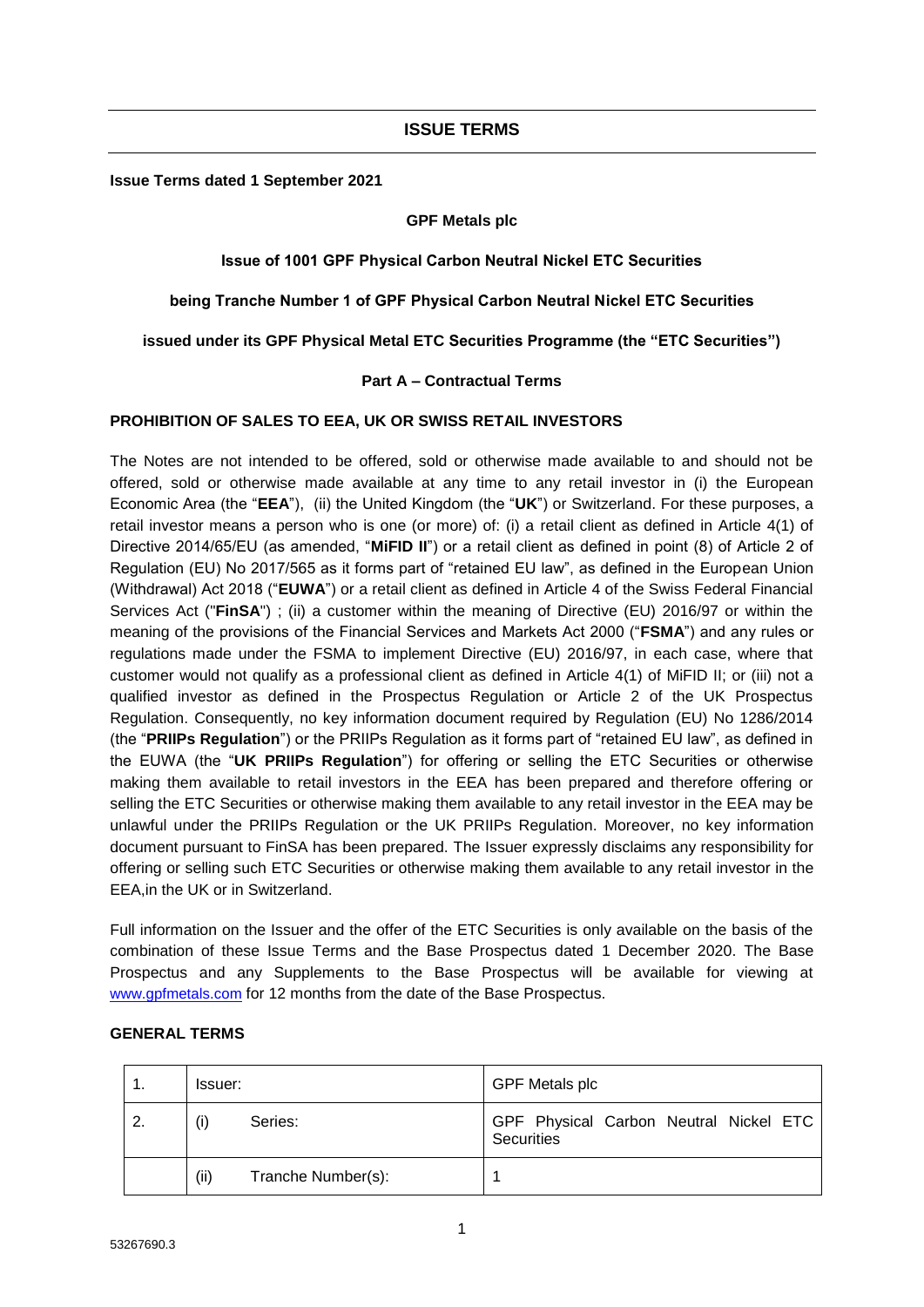| 3. | Aggregate Number of ETC Securities of<br>the Series:                  |                                                                                                                                                                                                                           |                   |                                                                                                                                                                                                                                         |
|----|-----------------------------------------------------------------------|---------------------------------------------------------------------------------------------------------------------------------------------------------------------------------------------------------------------------|-------------------|-----------------------------------------------------------------------------------------------------------------------------------------------------------------------------------------------------------------------------------------|
|    | (i)<br>Immediately prior to the Tranche<br><b>Issue Date:</b>         |                                                                                                                                                                                                                           | 0                 |                                                                                                                                                                                                                                         |
|    | (ii)                                                                  | Immediately<br>following<br>the<br>Tranche Issue Date:                                                                                                                                                                    | 1001              |                                                                                                                                                                                                                                         |
|    | (iii)                                                                 | Comprising the relevant Tranche<br>of the Series:                                                                                                                                                                         | 1001              |                                                                                                                                                                                                                                         |
|    | (iv)                                                                  | Maximum Issue Size:                                                                                                                                                                                                       | 50,000,000        |                                                                                                                                                                                                                                         |
| 4. | <b>Issue Date:</b>                                                    | Issue Price per ETC Security as at Series                                                                                                                                                                                 | <b>USD 18,914</b> |                                                                                                                                                                                                                                         |
| 5. | Issue Price per ETC Security as at<br><b>Subscription Trade Date:</b> |                                                                                                                                                                                                                           | <b>USD 18,914</b> |                                                                                                                                                                                                                                         |
| 6. | Carbon Neutral Premium:                                               |                                                                                                                                                                                                                           |                   | For all purposes the "Cash Value per ETC<br>Security" in respect of a Valuation Day shall<br>be an amount per ETC Security expressed in<br>USD and determined by the Administrator as<br>being equal to:                                |
|    |                                                                       |                                                                                                                                                                                                                           | (i)               | Entitlement<br><b>ETC</b><br>Metal<br>the<br>per<br>Security in respect of the relevant<br>Valuation Day (the Cash Value per<br>ETC Security as of the relevant<br>Tranche Issue Date is equal to the<br>Issue Price per ETC Security); |
|    |                                                                       |                                                                                                                                                                                                                           | multiplied by     |                                                                                                                                                                                                                                         |
|    |                                                                       |                                                                                                                                                                                                                           | (ii)              | the Metal Reference Price in respect<br>of the relevant Valuation Day;                                                                                                                                                                  |
|    |                                                                       |                                                                                                                                                                                                                           | plus              |                                                                                                                                                                                                                                         |
|    |                                                                       |                                                                                                                                                                                                                           | (iii)             | a fixed carbon neutral premium of<br><b>USD 793,</b>                                                                                                                                                                                    |
|    |                                                                       |                                                                                                                                                                                                                           | accordingly.      | and references to the Cash Value per ETC<br>Security in the Conditions shall be read                                                                                                                                                    |
| 7. |                                                                       | <b>Metal Entitlement:</b>                                                                                                                                                                                                 |                   |                                                                                                                                                                                                                                         |
|    | (i)                                                                   | Metal:                                                                                                                                                                                                                    | Nickel            |                                                                                                                                                                                                                                         |
|    | (ii)                                                                  | Initial Metal Entitlement per ETC<br>Security as at Series Issue Date:                                                                                                                                                    |                   | 1.00 metric tonnes                                                                                                                                                                                                                      |
|    | (iii)                                                                 | Metal<br>Entitlement<br><b>ETC</b><br>per<br>Security as at the Subscription<br>Trade Date of the relevant<br>Tranche of ETC Securities (if not<br><b>ETC</b><br>first Tranche<br>of<br>the<br>Securities of the Series): |                   | 1.00 metric tonnes                                                                                                                                                                                                                      |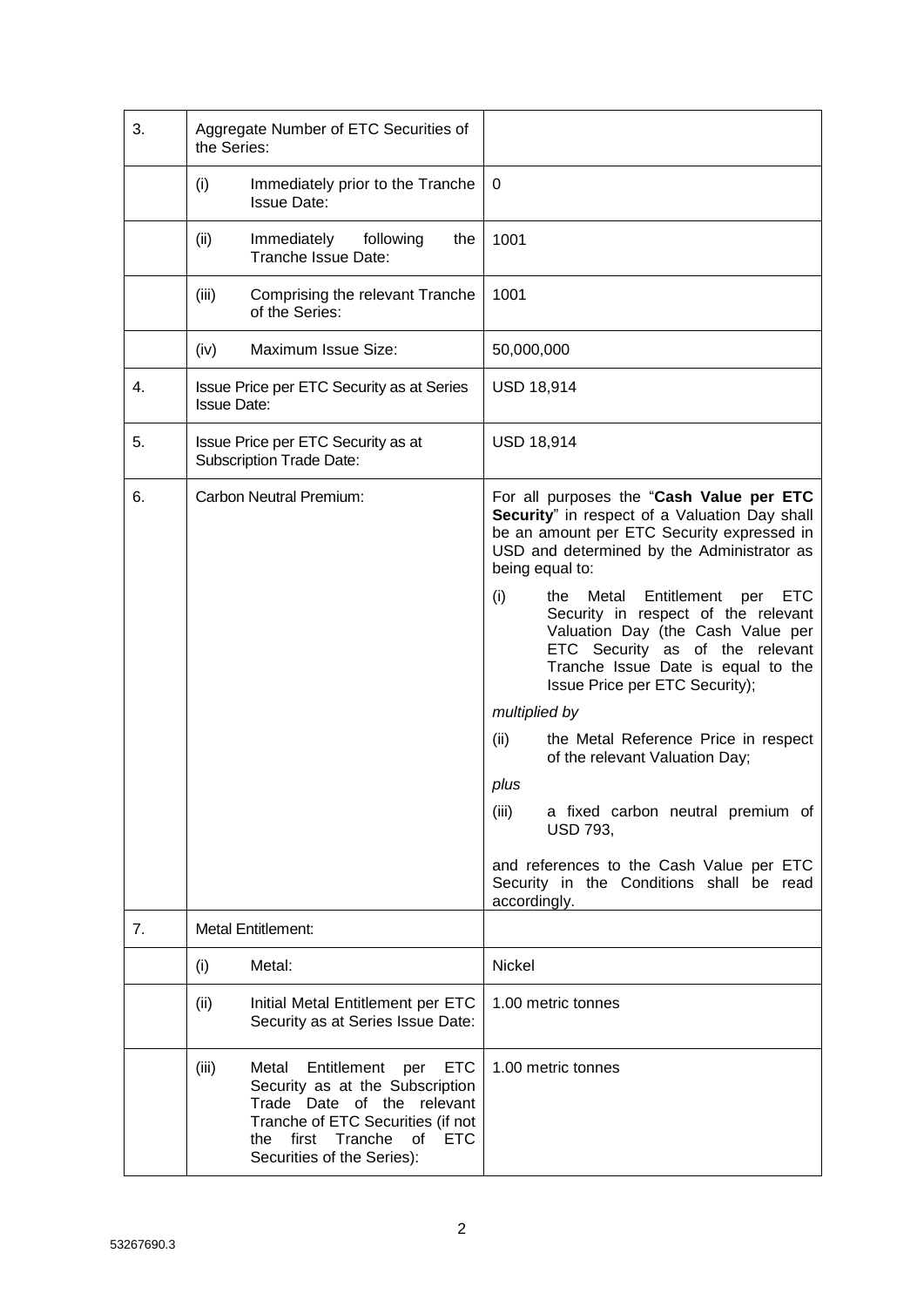| 8.  | <b>Issue Date:</b>                                                                           |                                                          |
|-----|----------------------------------------------------------------------------------------------|----------------------------------------------------------|
|     | Series Issue Date:<br>(i)                                                                    | 1 September 2021                                         |
|     | (ii)<br>Tranche Issue Date (if not the<br>first Tranche of ETC Securities<br>of the Series): | Not applicable                                           |
|     | (iii)<br>Subscription<br>Date<br>Trade<br>οf<br>Tranche:                                     | 31 August 2021                                           |
|     | (iv)<br>Date on which Board approval<br>for issuance of ETC Securities<br>obtained:          | 30 August 2021                                           |
| 9.  | <b>Scheduled Maturity Date:</b>                                                              | 1 September 2081                                         |
| 10. | Relevant Regulatory Law Reference<br>Date                                                    | 31 August 2021                                           |
| 11. | Name and address of Relevant Clearing<br>System(s):                                          | Euroclear/Clearstream, Luxembourg                        |
|     | <b>TRANSACTION PARTIES AS AT TRANCHE ISSUE DATE</b>                                          |                                                          |
| 12. | Additional Paying Agent(s):                                                                  | Not applicable                                           |
| 13. | <b>Account Bank:</b>                                                                         | The Bank of New York Mellon, London Branch               |
| 14. | Registrar and Transfer Agent:                                                                | The Bank of New York Mellon, SA/NV,<br>Luxembourg Branch |
| 15. | Metals Counterparty/ies:                                                                     | Global Palladium Fund, L.P.                              |
| 16. | Primary Sub-Custodian(s):                                                                    | Metaal Transport B.V.                                    |
| 17. | Location of Primary Sub-Custodian<br>vaults:                                                 | LME Approved Warehouse in The<br>Netherlands             |
| 18. | Additional Sub-Custodian(s):                                                                 | Metaal Transport B.V.                                    |
| 19. | Location of Additional Sub-Custodian<br>vault(s) or LME Approved<br>Warehouse(s):            | LME Approved Warehouse in The<br><b>Netherlands</b>      |
| 20. | Authorised Participant(s) for the<br>relevant Series:                                        | Flow Traders B.V.                                        |
|     | <b>PROVISIONS RELATING TO FEES</b>                                                           |                                                          |
| 21. | Total Expenses Ratio (as at the Series<br>Issue Date):                                       | 0.75% per annum                                          |
| 22. | Total Expenses Ratio (as at the date of<br>these Issue Terms):                               | 0.75% per annum                                          |
| 23. | Maximum Physical Delivery Fee:                                                               | Not Applicable                                           |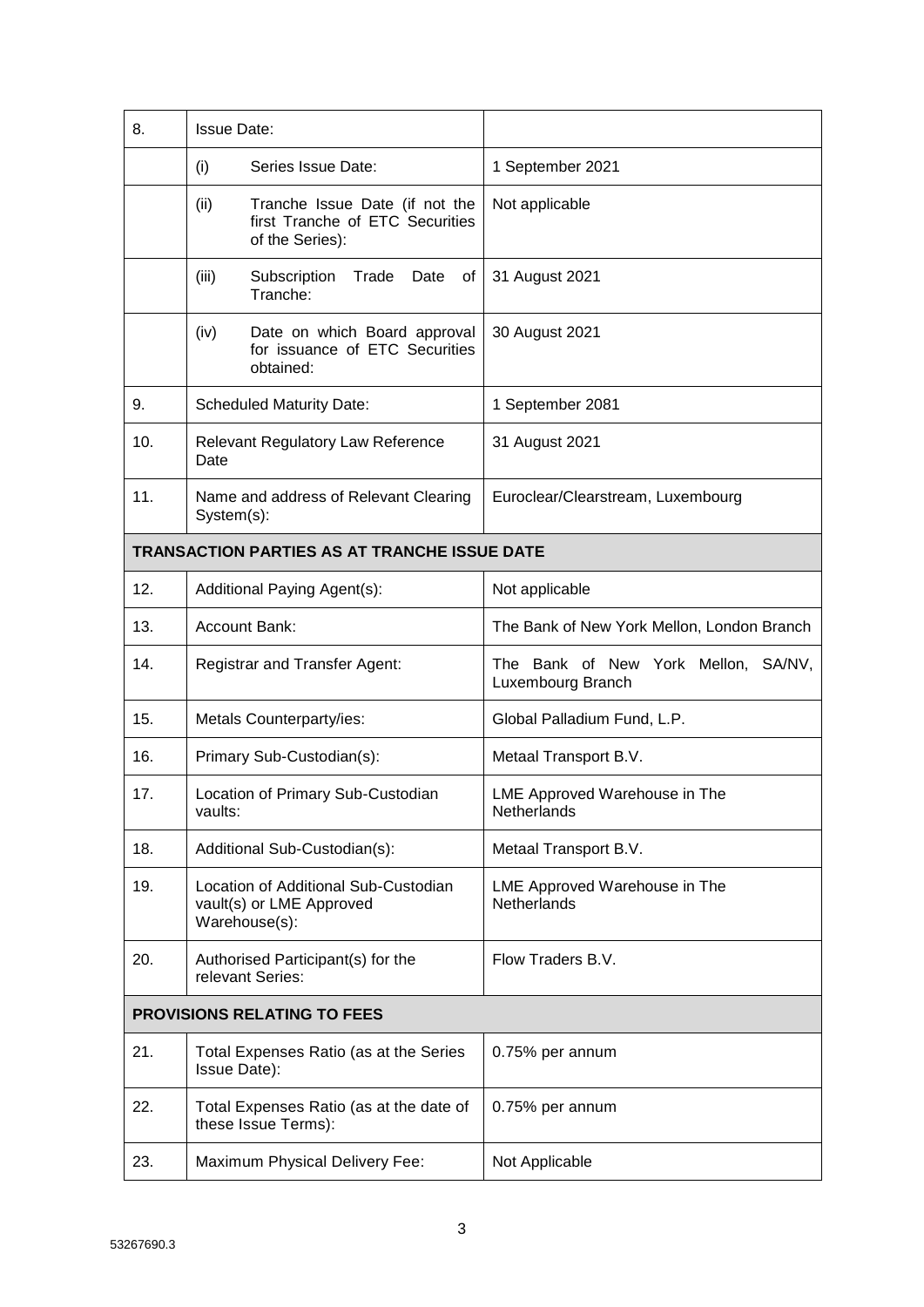| <b>PROVISIONS RELATING TO REDEMPTION</b>                   |                                                                      |                                                                                                                          |  |
|------------------------------------------------------------|----------------------------------------------------------------------|--------------------------------------------------------------------------------------------------------------------------|--|
| 24.                                                        | Nominal Amount:                                                      | USD 1,891.4, being an amount equal to 10<br>per cent. of the Issue Price per ETC Security<br>as at the Series Issue Date |  |
| 25.                                                        | Specified Interest Amount:                                           | USD 18.914, being an amount equal to 1 per<br>cent. of the Nominal Amount                                                |  |
| 26.                                                        | Final Redemption Valuation Date:                                     | 4 July 2081                                                                                                              |  |
| <b>GENERAL PROVISIONS APPLICABLE TO THE ETC SECURITIES</b> |                                                                      |                                                                                                                          |  |
|                                                            | <b>Carbon Neutral Nickel</b>                                         | Yes.                                                                                                                     |  |
|                                                            | Prohibition of Sales to EEA, UK or<br><b>Swiss Retail Investors:</b> | Applicable.                                                                                                              |  |

Immus

Signed on behalf of the Issuer:

....

By: Rhys Owens

Duly authorised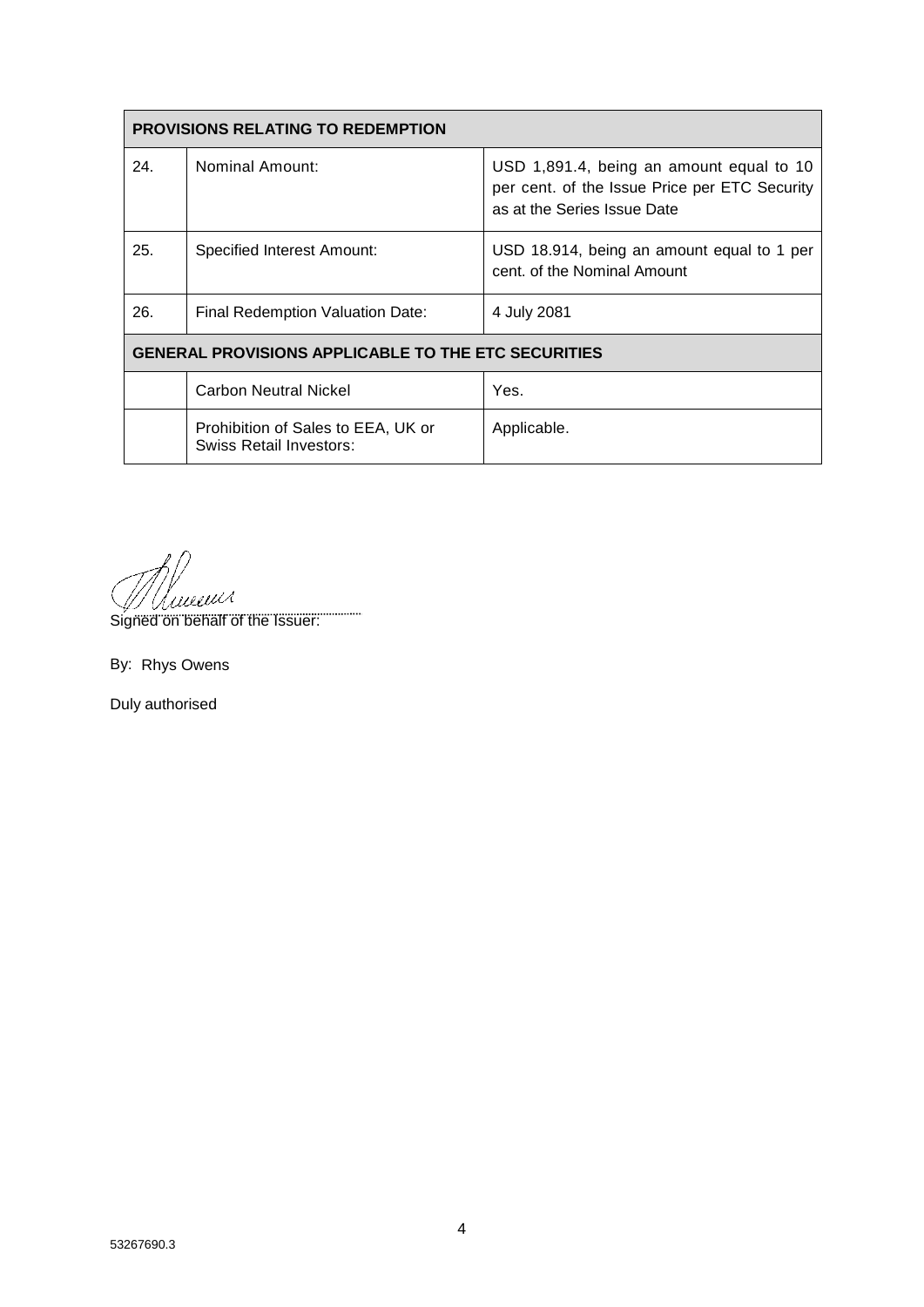## **Part B – Other Information**

# 1 **LISTING**

Listing and admission to trading: The Issuer will apply for the ETC Securities to be admitted to trading on the Vienna MTF. No assurance can be given that any such application will be approved or maintained

# 2 **RATINGS**

Ratings: The ETC Securities to be issued have not been rated.

# 3 **REASONS FOR THE OFFER**

Reasons for the offer: See section headed "*Use of Proceeds*" in the Information Memorandum.

## 4 **OPERATIONAL INFORMATION**

| ISIN:                                                                                    | XS2373073993                                                                                                                                                                                                                                                                                                                                                                                                                                                                                                                                                                                                                                                                                                                                                 |
|------------------------------------------------------------------------------------------|--------------------------------------------------------------------------------------------------------------------------------------------------------------------------------------------------------------------------------------------------------------------------------------------------------------------------------------------------------------------------------------------------------------------------------------------------------------------------------------------------------------------------------------------------------------------------------------------------------------------------------------------------------------------------------------------------------------------------------------------------------------|
| Common Code:                                                                             | 237307399                                                                                                                                                                                                                                                                                                                                                                                                                                                                                                                                                                                                                                                                                                                                                    |
| CFI:                                                                                     | <b>DEXYRX</b>                                                                                                                                                                                                                                                                                                                                                                                                                                                                                                                                                                                                                                                                                                                                                |
| FISN:                                                                                    | GPF METALS PLC/ZERO CPNUT 20810901                                                                                                                                                                                                                                                                                                                                                                                                                                                                                                                                                                                                                                                                                                                           |
| SEDOL:                                                                                   | Not applicable                                                                                                                                                                                                                                                                                                                                                                                                                                                                                                                                                                                                                                                                                                                                               |
| WKN (if applicable):                                                                     | Not applicable                                                                                                                                                                                                                                                                                                                                                                                                                                                                                                                                                                                                                                                                                                                                               |
| Trading Method:                                                                          | Unit                                                                                                                                                                                                                                                                                                                                                                                                                                                                                                                                                                                                                                                                                                                                                         |
| Delivery:                                                                                | Delivery free of payment                                                                                                                                                                                                                                                                                                                                                                                                                                                                                                                                                                                                                                                                                                                                     |
| Settlement Date:                                                                         | 1 September 2021 (same as Issue Date)                                                                                                                                                                                                                                                                                                                                                                                                                                                                                                                                                                                                                                                                                                                        |
| Form:                                                                                    | Registered Certificates: The Global Certificates will be registered in<br>the name of a depositary for Euroclear and Clearstream,<br>Luxembourg                                                                                                                                                                                                                                                                                                                                                                                                                                                                                                                                                                                                              |
| Intended to be held<br>in a manner which<br>allow<br>would<br>Eurosystem<br>eligibility: | No. Whilst the designation is specified as "No" at the date of these<br>Issue Terms, should the Eurosystem eligibility criteria be amended<br>in the future such that the securities are capable of meeting them<br>the securities may then be deposited with one of the ICSDs as<br>common safekeeper (and registered in the name of a nominee of<br>one of the ICSDs acting as common safekeeper). Note that this<br>does not necessarily mean that the securities will then be<br>recognised as eligible collateral for Eurosystem monetary policy<br>and intraday credit operations by the Eurosystem at any time during<br>their life. Such recognition will depend upon the ECB being satisfied<br>that Eurosystem eligibility criteria have been met. |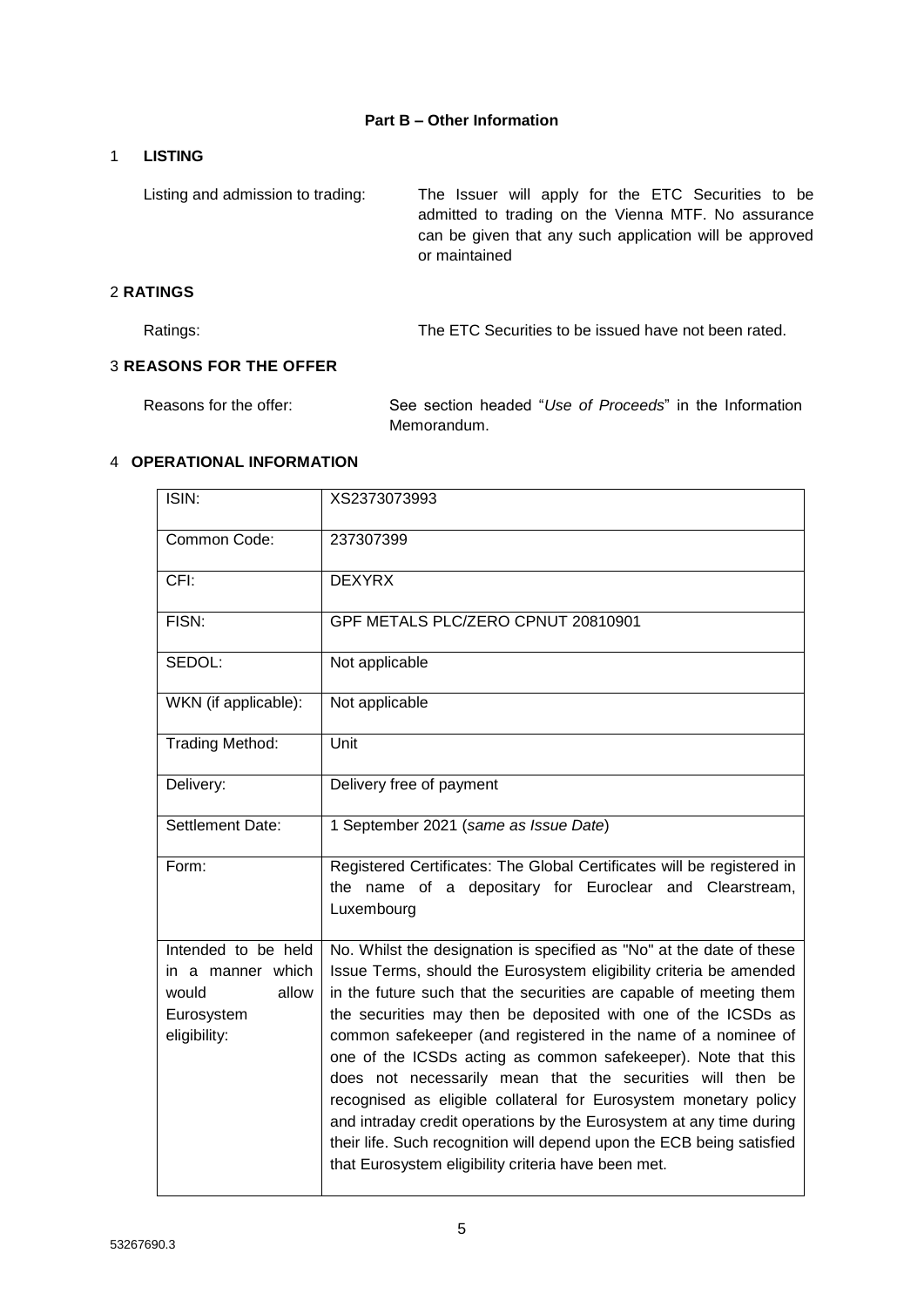# 5 **TERMS OF ANY OFFER**

| Offer Price:                                                                                                                                                 | Such price as is individually agreed between<br>Authorised<br>Offeror<br>or<br>Authorised<br>an<br>Participant and the relevant purchaser.                                                                                                                                                                                                                                                                                                                                                                                   |
|--------------------------------------------------------------------------------------------------------------------------------------------------------------|------------------------------------------------------------------------------------------------------------------------------------------------------------------------------------------------------------------------------------------------------------------------------------------------------------------------------------------------------------------------------------------------------------------------------------------------------------------------------------------------------------------------------|
| Conditions to which the offer is subject:                                                                                                                    | In the event of an offer being made by an<br>Authorised Offeror or Authorised Participant,<br>Offeror<br>Authorised<br>or<br>Authorised<br>the<br>Participant will provide information to investors<br>on the terms and conditions of the offer at the<br>time the offer is made.                                                                                                                                                                                                                                            |
| Description of the time period, including<br>any possible amendments during which<br>the offer will be open and a description of<br>the application process: | In respect of any ETC Securities, offers may<br>be made at any time. There is no application<br>process for potential purchasers. Instead,<br>Authorised Offeror or Authorised<br>each<br>Participant may offer to investors in agreed<br>transactions.                                                                                                                                                                                                                                                                      |
| Subscription Order Cut-Off Time:                                                                                                                             | 12.00 p.m. London.                                                                                                                                                                                                                                                                                                                                                                                                                                                                                                           |
| Buy-Back Order Cut-Off Time:                                                                                                                                 | 12.00 p.m. London.                                                                                                                                                                                                                                                                                                                                                                                                                                                                                                           |
| Description of<br>possibility to<br>reduce<br>Subscriptions and manner for refunding<br>excess amount paid by applicants:                                    | Not applicable given the manner in which ETC<br>Securities will be offered. The ETC Securities<br>will not be the subject of an offer that asks for<br>applications from potential purchasers and<br>then reduces subscriptions and refunds any<br>should<br>amount<br>those<br>potential<br>excess<br>purchasers not be allocated ETC Securities.                                                                                                                                                                           |
| Details of the minimum and/or maximum<br>amount of application:                                                                                              |                                                                                                                                                                                                                                                                                                                                                                                                                                                                                                                              |
| (i)<br><b>Minimum Subscription Amount:</b>                                                                                                                   | The minimum number of ETC Securities that<br>may be subscribed is such number of ETC<br>Securities as would, as of the relevant<br>Subscription Trade Date, have an aggregate<br>Metal Entitlement equal to no less than 6<br>metric tonnes, provided that the Minimum<br>Subscription Amount at any time shall be such<br>number of ETC Securities as shall result in a<br>minimum purchase amount of at least EUR<br>100,000 (or its equivalent in any other<br>currency as at the date of issue of the ETC<br>Securities) |
| Minimum Buy-Back Amount:<br>(ii)                                                                                                                             | The minimum number of ETC Securities that<br>may be the subject of a Buy-Back Order is<br>such number of ETC Securities as would, as<br>of the relevant Buy-Back Trade Date, have an<br>aggregate Metal Entitlement equal to no less                                                                                                                                                                                                                                                                                         |